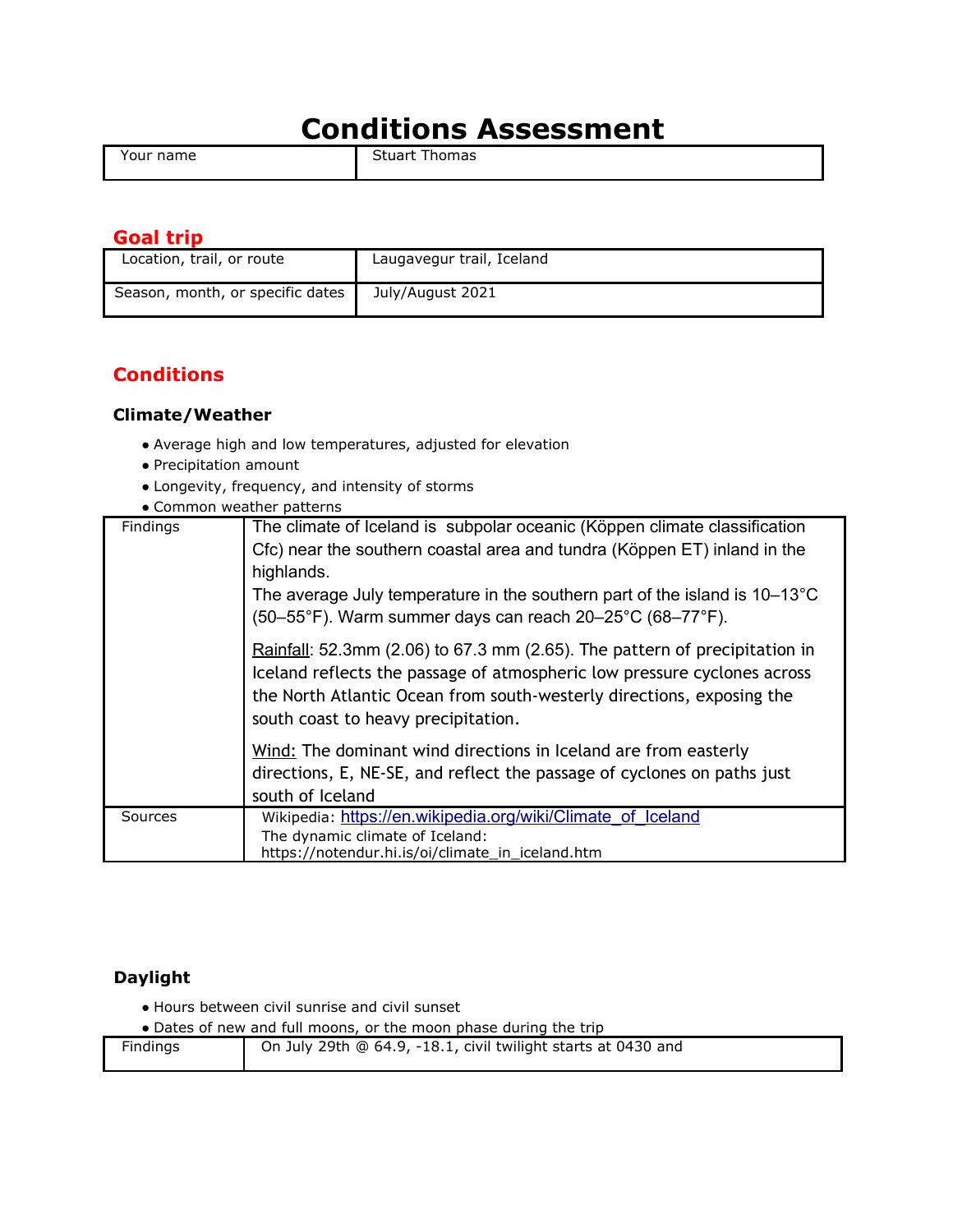|         | ends at 22:30, amounting to 17 hours of usable light. |
|---------|-------------------------------------------------------|
|         | A new moon starts on August 8th.                      |
| Sources | TimeandDate.com                                       |

# **Footing**

- Description of the most common walking surface(s)
- Composition (dirt, rock bits, sand, slickrock, granite slabs, talus) and characteristics (dry, wet, dusty, muddy, slick or sticky)

| • Coverage and composition of snowpack, and daily and weekly changes to it |                                                                                                                                                                                                                                             |
|----------------------------------------------------------------------------|---------------------------------------------------------------------------------------------------------------------------------------------------------------------------------------------------------------------------------------------|
| Findings                                                                   |                                                                                                                                                                                                                                             |
|                                                                            | The trails include lava fields, black sand, geothermal springs, glaciers and ice<br>cold river crossing. Some snowpack and ice is still present in higher altitudes.<br>Crampons or microspikes are not needed as the trail is packed down. |
| Sources                                                                    |                                                                                                                                                                                                                                             |

# **Vegetation**

- Prevalence of shade and thermal cover
- For off-trail routes: thickness, entanglement
- Existence of unfriendly types, like thorns and poison ivy
- Availability and suitability of fuel for open fires

| Findings | Zero shade due to lack of trees. Only 1% of Iceland is forested. No open fires<br>allowed. |
|----------|--------------------------------------------------------------------------------------------|
| Sources  | Photos from online trip reports                                                            |

# **Navigational aids**

- Visibility
- Prominence of topographic relief
- Quality of trail tread
- Obviousness of unofficial use trails
- Reliability of signage, blazes, cairns, and posts

| The trails are well blazed and are easy to follow; all junctions are marked.<br>Findings<br>Clear skies, open views, and distinct topography are the norm on the trail. |
|-------------------------------------------------------------------------------------------------------------------------------------------------------------------------|
|-------------------------------------------------------------------------------------------------------------------------------------------------------------------------|

|         | Trail views can be whiteout conditions due to severe weather including gales,<br>snow and sleet. |
|---------|--------------------------------------------------------------------------------------------------|
| Sources |                                                                                                  |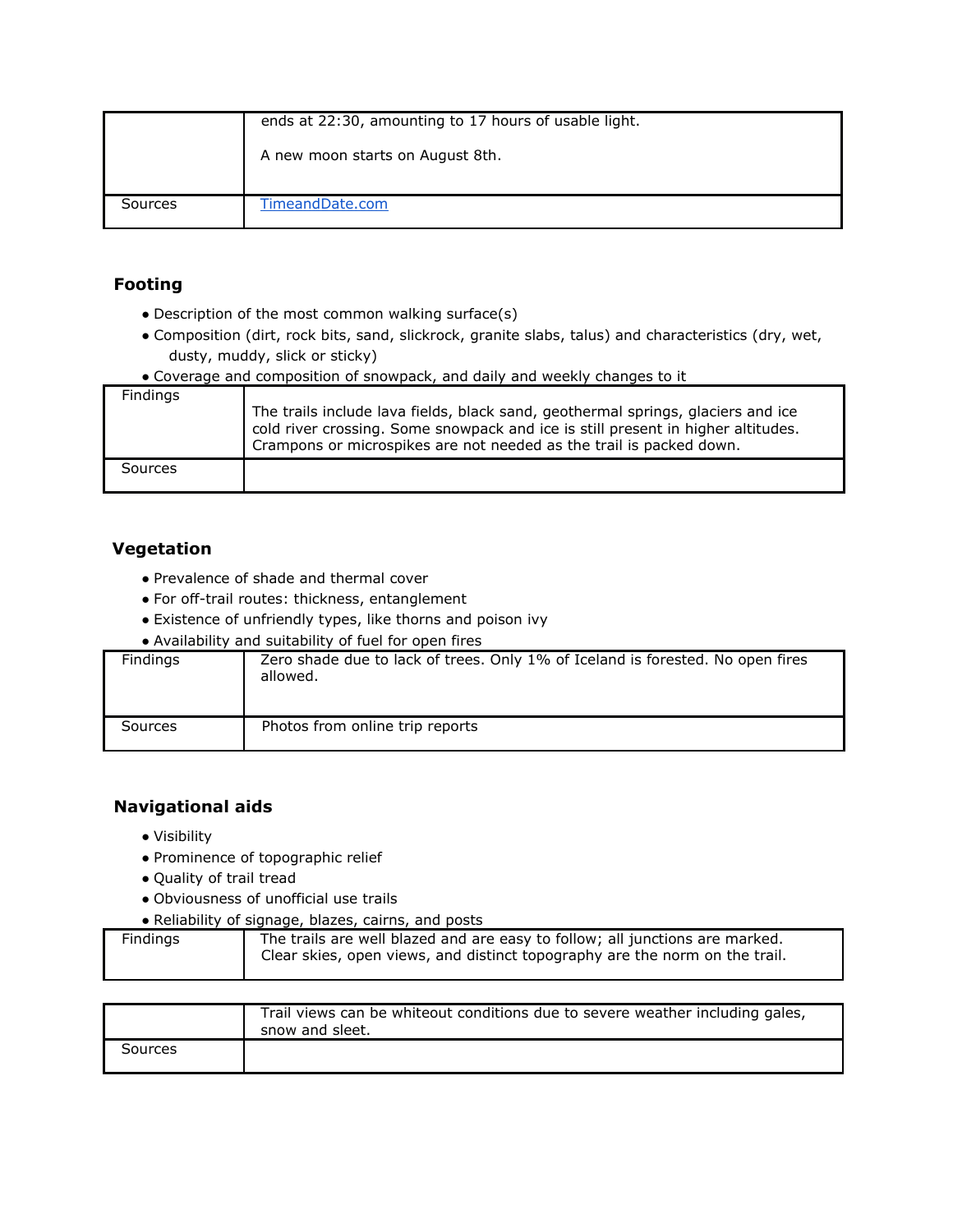#### **Sun exposure**

● Usual daily exposure, which is a function of altitude, sun angle, cloud cover, tree cover, and reflectivity of ground surfaces like snow and granite

| Findings | Low elevation and altitude (64 degrees) gives high probability of cloud<br>cover reducing sun exposure. Low temperatures requiring winter clothing<br>also helps with protection. |
|----------|-----------------------------------------------------------------------------------------------------------------------------------------------------------------------------------|
| Sources  | Topographic maps and climate data                                                                                                                                                 |

#### **Water availability**

- Distance, terrain, and time between water sources
- Reliability of mapped and unmapped sources
- Quality

| - - - - - - - - |                                                                                                                                                                                             |
|-----------------|---------------------------------------------------------------------------------------------------------------------------------------------------------------------------------------------|
| <b>Findings</b> | All mapped creeks and lakes -- which are abundant -- will have ample<br>high quality water due to glacier run off. There are reports of not<br>needing to filter water due to high quality. |
| Sources         | Topographic maps                                                                                                                                                                            |

#### **Problematic wildlife**

- Behavior of black and/or grizzly bears in area
- Presence of "mini bears" like mice, raccoons, and marmots

| Findings | The arctic fox is the only land mammal. |
|----------|-----------------------------------------|
|          |                                         |
|          |                                         |
|          |                                         |
| Sources  |                                         |

#### **Insects**

- Types, like mosquitoes, black flies, no-see-ums, and ticks
- Months typically with moderate and extreme bug pressure
- Intensity fluctuations based on time of day, location, wind

| Findings | Normally, July is the peak season for mosquitoes. Reports indicated higher<br>probability of insects along the coast. |
|----------|-----------------------------------------------------------------------------------------------------------------------|
|----------|-----------------------------------------------------------------------------------------------------------------------|

| Sources |  |
|---------|--|
|         |  |